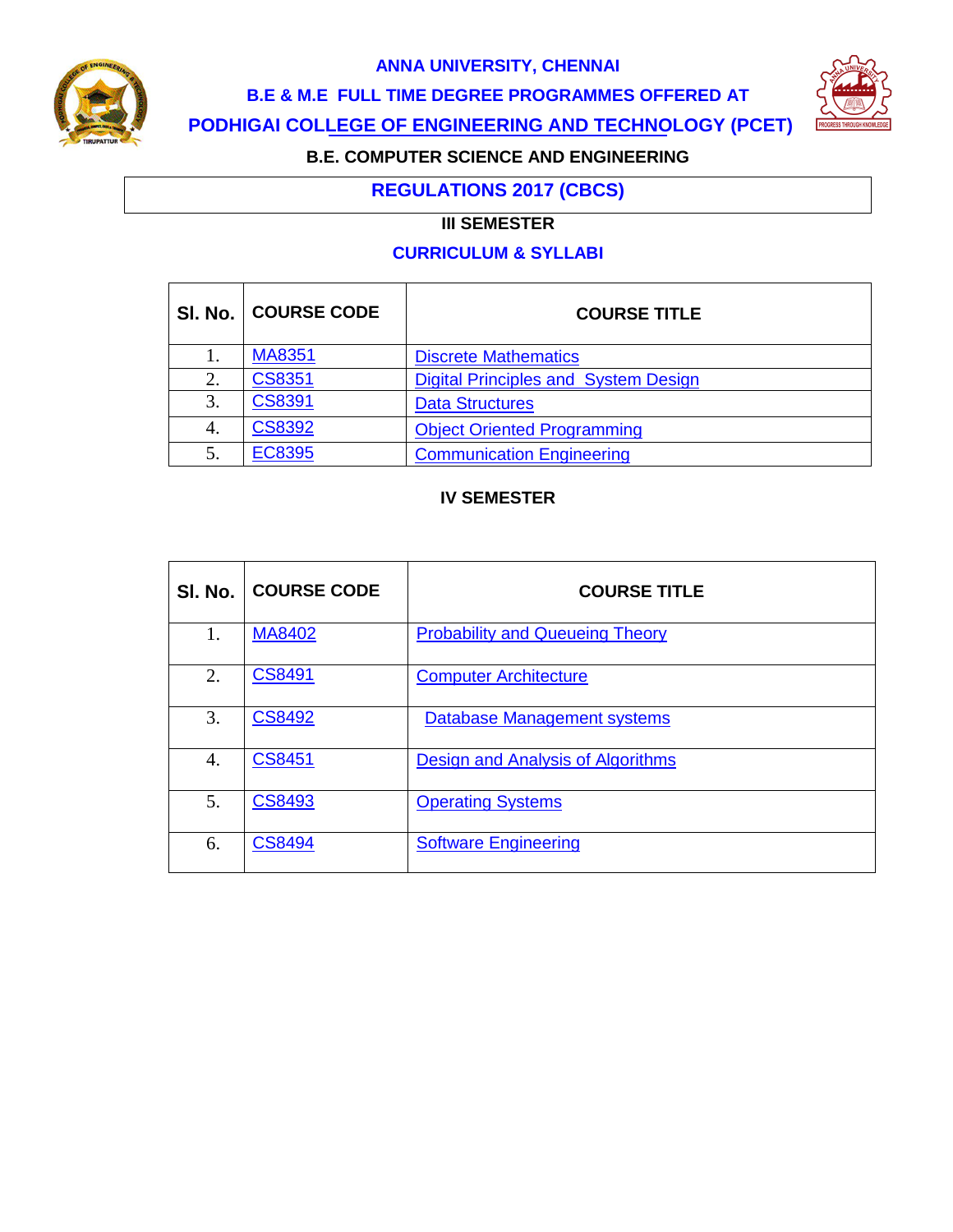## **REGULATIONS 2013**

## **V SEMESTER**

| SI. No. | <b>COURSE CODE</b> | <b>COURSE TITLE</b>                        |
|---------|--------------------|--------------------------------------------|
|         | <b>MA6566</b>      | <b>Discrete Mathematics</b>                |
| 2.      | <b>CS6501</b>      | <b>Internet Programming</b>                |
| 3.      | <b>CS6502</b>      | <b>Object Oriented Analysis and Design</b> |
| 4.      | <b>CS6503</b>      | <b>Theory of Computation</b>               |
| 5.      | <b>CS6504</b>      | <b>Computer Graphics</b>                   |

#### **VI SEMESTER**

|    | SI. No.   COURSE CODE | <b>COURSE TITLE</b>            |
|----|-----------------------|--------------------------------|
| 1. | <b>CS6601</b>         | <b>Distributed Systems</b>     |
| 2. | <b>IT6601</b>         | <b>Mobile Computing</b>        |
| 3. | <b>CS6660</b>         | <b>Compiler Design</b>         |
| 4. | <b>IT6502</b>         | DigitalSignalProcessing        |
| 5. | <b>CS6659</b>         | <b>Artificial Intelligence</b> |
| 6. | <b>IT6004</b>         | <b>Software Testing</b>        |